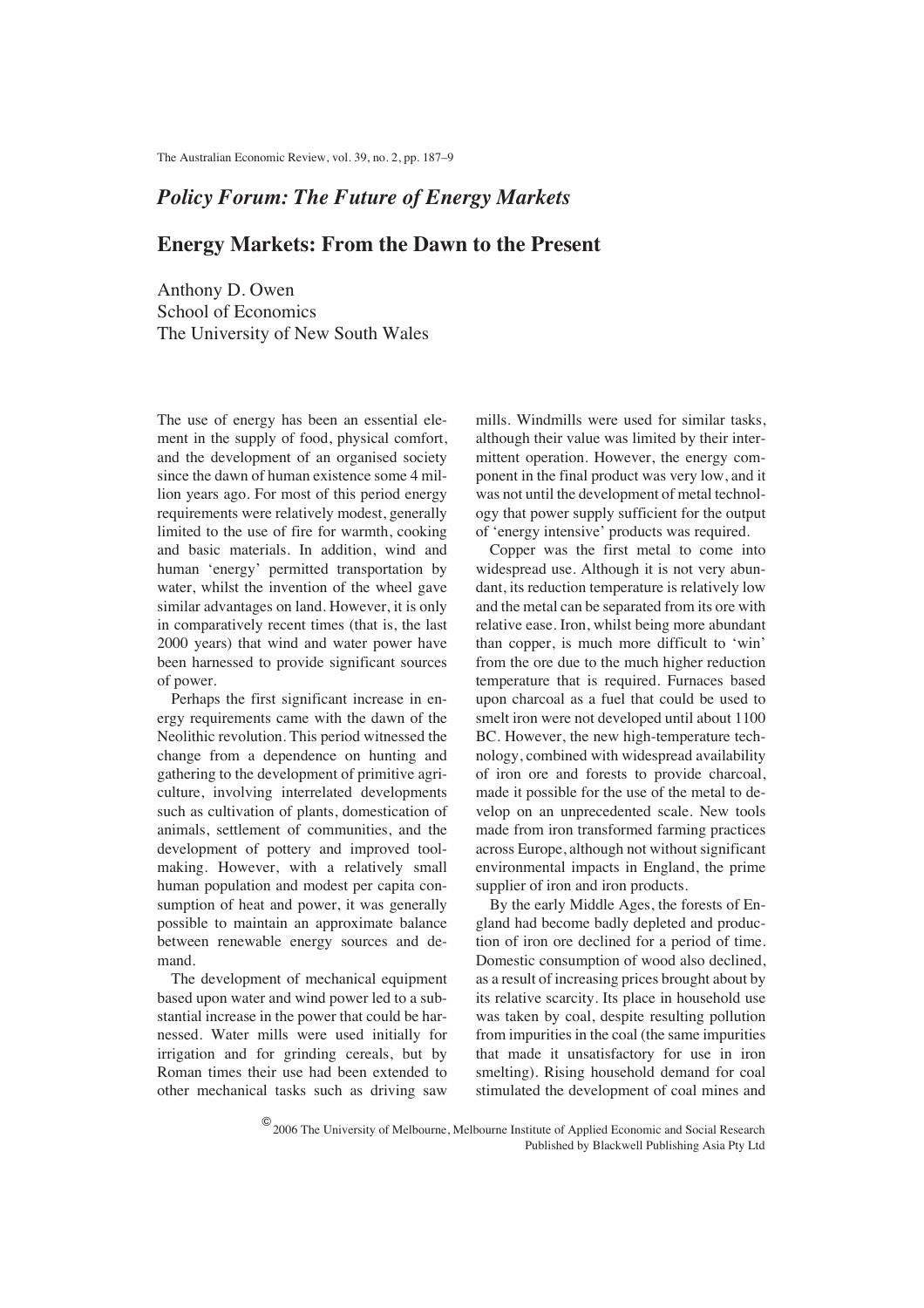mining technology, and production increased dramatically in England during the 16th and 17th centuries. By 1800 annual production amounted to 10 million tons, the vast majority of which was consumed in households. Demand for coal was further stimulated in the early 18th century by the discovery that coal's impurities could be removed by heating, making the resulting product (coke) ideal for reducing iron ore.

Expansion of the coal mining industry and the requirement to continuously pump water out of coal mines raised an urgent need for a new form of mechanical power. The subsequent development of the coal-fired steam engine formed the basis of Britain's industrial revolution of the 18th century, and witnessed the development of an energy-based technology that was to greatly influence the economic and social development of the world.

Development of another energy-based technology of global significance came about in the mid-19th century with the evolution of the internal combustion engine. Development of the automobile and other road transport was associated with corresponding growth in the petroleum industry, and oil rose to join coal as the dominant fuels of the 20th century.

Development of coal-fired generators in the 1890s witnessed the growth of a market for electricity. Electricity provided a new way of generating power, heat and light. Initially electricity was very expensive, limited to small areas on the network, supplied of varying standards and subject to interruptions. However, technological developments led to the creation of a very homogeneous, reliable and timesaving energy carrier. This new form of energy supply initially extended the importance of coal, but in the last quarter of the 20th century nuclear power and natural gas grew in importance. Thus, despite the thermal losses associated with transforming fossil fuels into electricity, households and many forms of economic activity have tended to become increasingly electricity-intensive.

The 20th century also witnessed growing public concern over the impacts of large-scale energy use on the environment, although many of the concerns were evident in more localised

areas for many hundreds of years. Ancient Rome burned wood and Emperor Nero's tutor, Seneca, complained of the bad effect that smoke had on his health and of smoke damage to temples, whilst anecdotal evidence indicates that air pollution had been a concern in England as early as 1352 when a ban was introduced on coal burning in London (hanging being the punishment for transgressors).

Historically, regulatory instruments have been the basic mechanism for enacting environmental policy throughout the industrialised world. Environmental quality has been regarded as a public good that the state must secure by preventing private agents from damaging it. Direct regulation involves the imposition of standards (or even bans) regarding emissions and discharges, product or process characteristics, etc., through licensing and monitoring. Legislation usually forms the basis for this form of control, and compliance is generally mandatory with sanctions for noncompliance.

The proposal to impose taxes on pollution, whilst more recent, is also far from new, having been proposed in the early years of the last century by the famous British economist Professor Arthur Cecil Pigou as a means of reducing London's famous fogs (or smogs). Pigou observed that pollution imposed uncovered costs on third parties that were not included in ordinary market transactions. His proposal was to tax pollution by means of a so-called externality tax in order to internalise within ordinary market transactions the damages caused by pollution. At the time Pigou's proposal was regarded as an academic curiosity, but several generations later it was rejuvenated as the core of the 'polluter pays principle'.

More recently, the use of tradeable permits for addressing a number of environmental concerns has risen to prominence. Ironically, the very mechanism that has encouraged excessive environmental damage in much of the world, and hence contributed significantly to its accompanying high social costs—*the market place*—is now seen as an important avenue by which environmental objectives and targets could possibly be met at a lower cost than by traditional regulatory or taxation measures.

© 2006 The University of Melbourne, Melbourne Institute of Applied Economic and Social Research